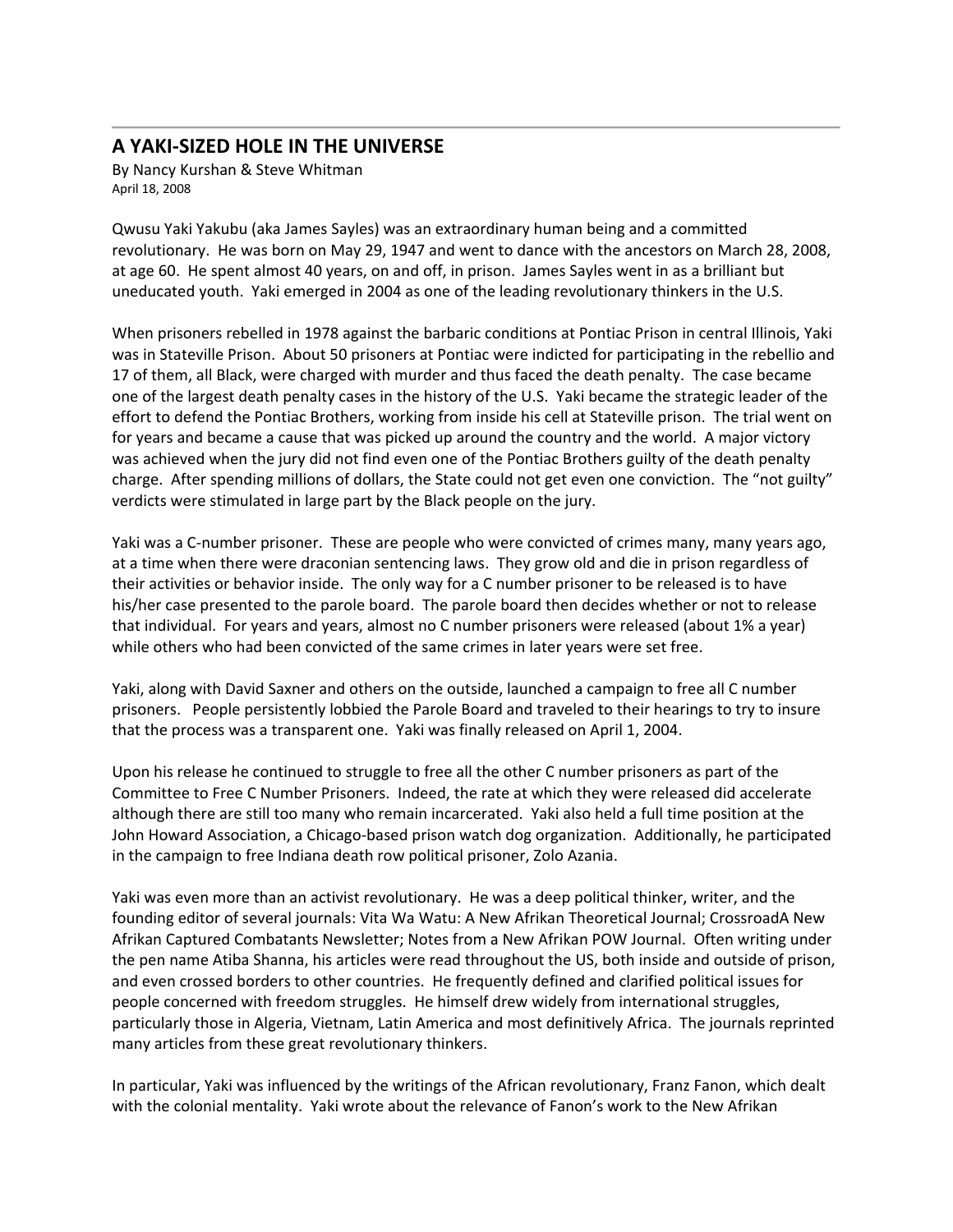freedom struggle. Yaki studied at great length the writings of many revolutionaries. He was fond of quoting Amilcar Cabral, the African revolutionary. One of Cabral's best-known quotes was "Tell no lies, claim no easy victories."

In that spirit it is important to remember Yaki as the passionate revolutionary that he was, a revolutionary in the clearest, most explicit way possible. He believed that the freedom of Black people in the U.S. (New Afrikans) could only come about by a revolution. He was not at all opposed to small steps that might be seen as only reforms but he believed that a revolution was needed to free Black people. He hated the condition of Black people in the U.S. One of Yaki's favorite quotes was the one by Malcolm X: "Don't be shocked when I say I was in prison. You're still in prison. That's what America means, prison." Yaki also believed that if violence was necessary to end the horror of the mass incarceration and destruction of Black people by the U.S., then so be it.

Yaki was a nationalist, in the spirit of Malcolm X. He stated that "The stand of Malcolm, the stand that We must take up and creatively develop, is the stand of the nation for its independence, and of the working class for social revolution." Yaki believed that although many of the conditions that Malcolm faced in his time were quite different, "We know with certainty that Malcolm left a legacy of unselfish commitment to the struggle of Afrikans in the U.S. for the realization of our national and revolutionary interests." (Crossroad, Vol. 3, Nos. 2&3, p.17)

Yaki was also an internationalist. He felt connected to all oppressed peoples who struggled to control their own land and more equitably distribute their own resources. A quick review of the journals he edited reveals articles reflecting the struggles in South Africa, Namibia, Cuba, Brazil, Vietnam, Puerto Rico, Haiti, Italy and more. There were articles about the past as well as contemporary issues. For Yaki believed that "the road to the future goes through the past". (Crossroads, V. 1 No. 4, Jan 88 pg 13).

Yaki from within his prison cell, removed from the direct influences of women, struggled to understand the condition of women, and particularly Black women in the U.S. The publications printed articles such as "Notes on the Link Between Oppression of New Afrikan Women and the New Afrikan National Liberation Revolution" and advertised Black women's organizations around the US. Yaki sought out and printed articles by Margaret Burroughs, Assata Shakur, Safiya Bukhari, Aminata Umoja and others. He did not want to repeat the practice of other movements where, "once in power, they failed to fulfill the promises made to women in the course of struggle." (Vita Wa Watu, Book 9, Pg 3) At a time when many nationalists were resistant to accepting gay liberation, Yaki understood that homophobia needed to be defeated as part of the struggle of the human family.

Yaki believed that what organization someone belonged to was not determining. He was adamant that what mattered is ideology and practice, that leadership becomes apparent through theory and practical activity. The breadth of the journal articles reflect that non‐sectarian attitude. They also reflect both sides of the coin: Yaki's belief that although ideological work is essential, practical activity is absolutely necessary as well. The journals reflect a myriad of struggles that were taking place across the country around police brutality, control unit prisons, grand juries, police spying. Often there were articles about the fight to free political prisoners, many of whom were given voice through the journals‐‐ Sundiata Acoli, Assata Shakur, Jalil Abdul Muntaqim, Mutulu Shakur, and many others. The journal kept the plight of Ruchell Magee alive. Yaki had the greatest respect for, and was chagrined by, the continued imprisonment of Marilyn Buck who has spent most of her life behind bars, punished by the government for her close association with the Black liberation movement.